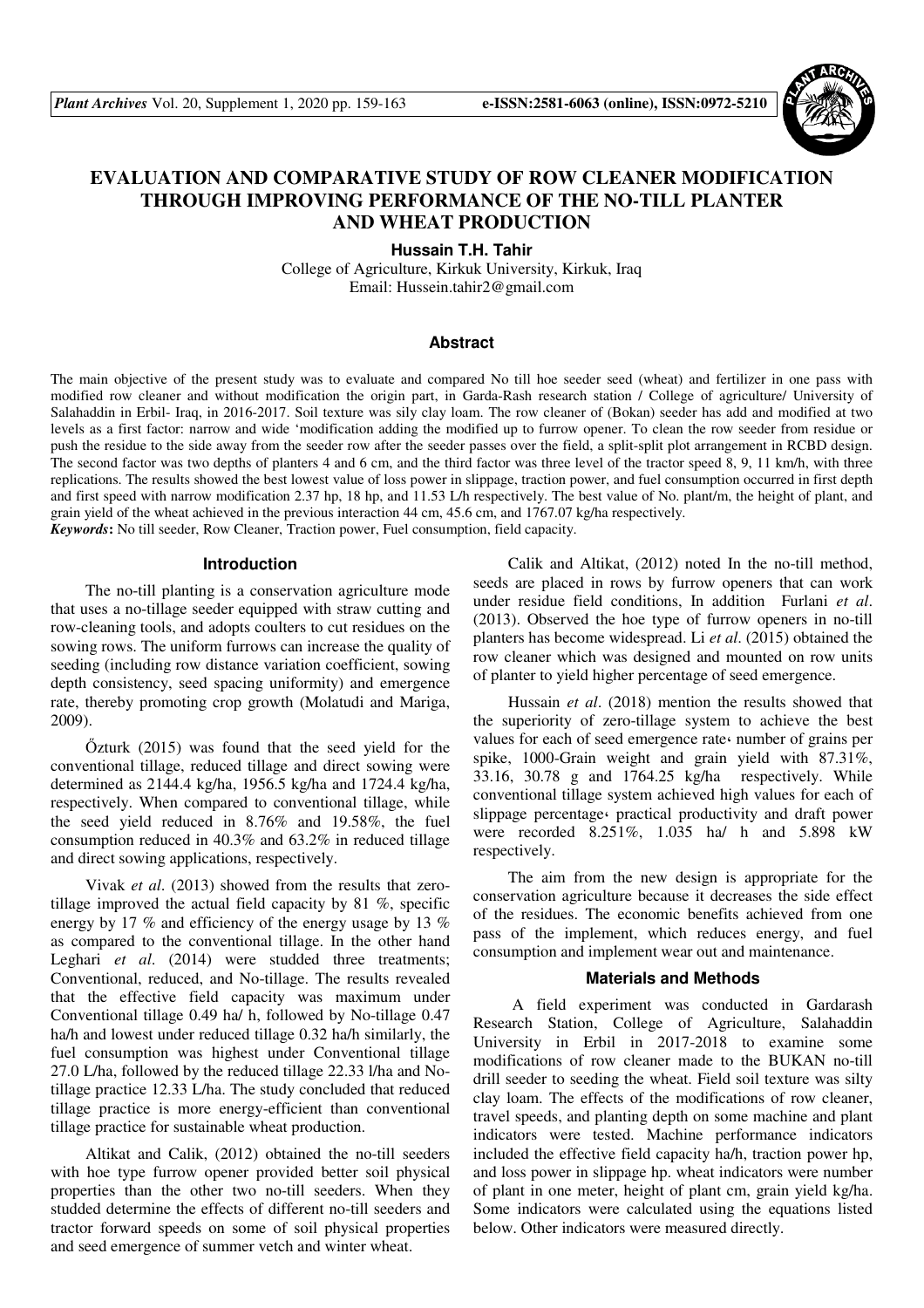consumption.

modification.

**Row Cleaner Modifications** 



Where;

Sp: loss power in slippage percentage.

Vt: theoretical speed km/h.

Vp: practical speed km/h.

Pf: draft forces kg which measured by dynamometer (Dillon, 1000 kg).



The experiment was arrangement at a split-split plot in a Completely Randomized Block Design (RCBD). Three different seeders:  $M1 =$  seeder without modification,  $M2 =$ seeder with narrow modification, and M3= seeder with wide modification represented the main plots. Seeding depths D<sub>1</sub>=4 and D<sub>2</sub>=6 cm represented and travel speeds S<sub>1</sub>=8, S<sub>2</sub>= 9, and S3= 11 km/h and the sub and sub-sub plots, respectively. The experiment was repeated for three times. The data was analyzed by a Statistical Analysis System (SAS) and the significance between treatment means was tested by Duncan Test.

## **Results and Discussion**

Table 1 revealed the effects of modifications in some mechanical indicators: affective field capacity, traction forces, traction power, loss power in slippage percentage, and Fuel consumption.

Best significant value of affective field capacity was in narrow modification, while the lower value of that indicator recorded with none and wide modification 0.765 and 758 ha/hr respectively. That's agreement with (Leghari *et al.*, 2014).

The traction power had a significantly affects by the types of modifications, and the best or less value was register in narrow modification 33.94 hp then the highest value of traction power was recorded with non and wide modifications 36.21 and 36.79 hp respectively. So the reduced and no-tillage methods provide enough energy saving per ton of yield (Akbarnia and Farhani, 2014).

Loss power in slippage percentage had a significantly affect in modification treatments. The best or less value 6.91 hp recorded in narrow modification, while the higher values achieved in none and wide modifications 8.07 and 8.64 hp respectively. That's agreement with (Hussam, 2016).

For the sake for measuring fuel consumption, a special graduated device having a size of 6000 ml was constructed. The graduation permitted gradual measurement of fuel

The modifications were made by adding a plate or shell into the front of the shank of furrow opener. The plate has two types, the first type was narrow shape and the second type was wide. The modifications are designed to move and push most of the surface residue to the sides of the row, allowing no-till planting to be achieved in a band with a clean surface. They were added to the front of the furrow opener and compared with original stem, which has no-

Table 1 also shows the significantly effects of modification treatments in some plant indicator: number of plants in one meter, height of plant, and grain yield.

Table 2 explained the significantly effects of depths level on some mechanical indicators: affective field capacity, traction forces, traction power, loss power in slippage percentage, and Fuel consumption.

A significantly effects of depths treatments in the indicator of affective field capacity, the best or higher value 0.779 ha/h was record in first depth. While the lower value for the same indicator recorded in second depth 0.756 ha/h.

Indicators of loss power in slippage percentage, and fuel consumption had a significant and the same behaviors in depths increases. The best or less value of these indicators 7.19hp, and 11.3 l/h was recorded in first depth treatment; in the other hand the second depth achieved the higher value for these indicators 8.56hp, 15.28 l/h. respectively. That's mean; non-precise seed placement means uneven seeding depth, which may lead to uneven crop emergence (Thomison and Lentz, 2002).

Table 2 had no significantly effects of depths treatments on plant indicators, while in first depth recorded the best value in many indicators number of plants in one meter,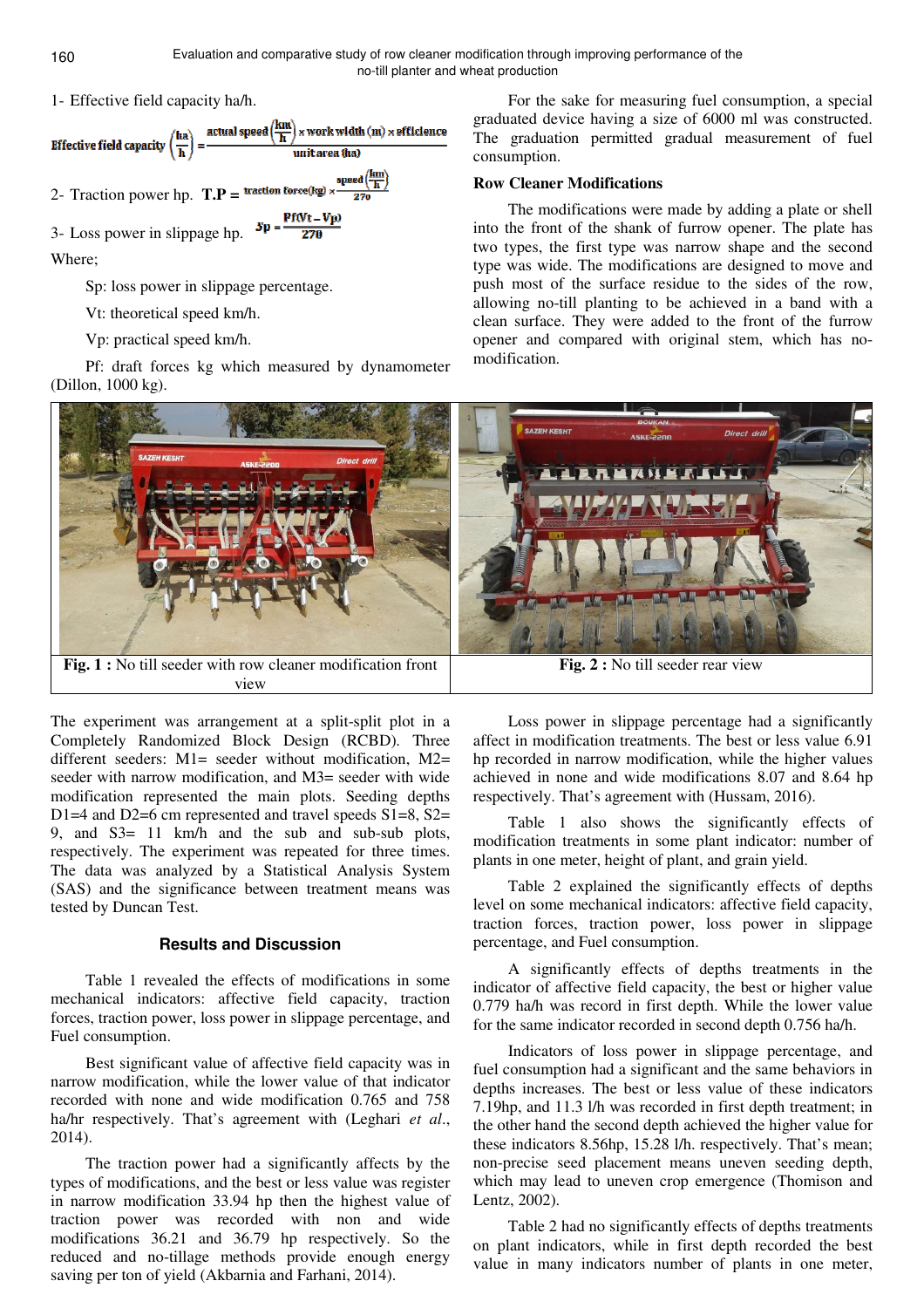height of plant, and grain yield, which indicated the selection of suitable method plays an important role in the placement of seed at proper depth also mentioned by (Tanveer *et al*., 2003).

Table 3 revealed the significantly effect of speeds in some mechanical indicators: effective field capacity, loss power in slippage percentage, traction power, and fuel consumption.

The effective field capacity had a significantly affect with speed level, and the best or higher value 0.942 ha/h recorded with third speed. In the other hand, the lower value 0.579 ha/h achieved with first speed. That reason because of the speed it is the one of the elements of E.F.C equation and when the speed increase the E.F.C. increases too. That's agreement with (Hussain *et al*., 2018).

The two indicators: loss power in slippage percentage, and traction power had a significantly effect and same behavior with speed levels, and the best or less value 3.15 hp, and 20.68 hp respectively for these indicators recorded with first speed. While the higher value 13.49 hp, and 49.84 hp respectively for these indicators was achieved in third speed levels. Due to the traction and power in the draw bar point increases with speed level increments. In addition the rolling resistant of the soil increase followed by the speed level increments. That's agreement with (Altuntas *et al*., 2006).

The final indicator from table 3 had a significantly affect with speed levels was fuel consumption, and the best or less value 11.10 l/h recorded in the third speed levels. Then the highest value for the same indicator 15.35 l/h achieved in first speed level treatment. That caused by if the speed increase the working distance increase, and the time of fuel supply to the engine will be less with speed increases. This results agreement with (Hussam, 2016)

Table 3 show the significantly effect of speed levels treatments in some plant indicators: number of plant in one meter, height of plant cm, and grain yield kg/ha).

A significantly effect of speeds in number of plants per meter of length, and the best or highest value, 40.6 plant/m, of that indicator recorded with first speed level. While the lowest value 34.6 plant/m achieved in third speed level treatments.

Grain yield, this indicator had a significantly effects with speed treatments in the same way, and the best or highest value for these indicators recorded in first and second speeds respectively. While the lowest value for three previous indicator was in third speed treatment.

| <b>Treatments</b> | A.F.C.<br>$(ha/hr)**$ | <b>Traction</b><br>power<br>$(hp)^*$ | Loss.power.<br>in slippage<br>$(hp)*$ | <b>Fuel</b><br>consumption<br>$(l/ha)^*$ | No.<br>plant/m | Height<br>plant (cm) | <b>Grain yield</b><br>kg/ha |
|-------------------|-----------------------|--------------------------------------|---------------------------------------|------------------------------------------|----------------|----------------------|-----------------------------|
| M1                | 0.765 <sub>b</sub>    | 36.21 a                              | 8.07a                                 | 13.42                                    | 39.4           | 37.7                 | 1201.94                     |
| M <sub>2</sub>    | 0.779a                | 33.94 b                              | 6.91 <sub>b</sub>                     | 12.70                                    | 39.5           | 39.2                 | 1311.82                     |
| <b>M3</b>         | 0.758 b               | 36.79a                               | 8.64 a                                | 13.75                                    | 34.6           | 41.2                 | 1222.98                     |

**Table 1 :** The effect of modification treatments on some mechanical indicators and plant indicators.

\*The lowest value is better. \*\*highest value is better.

**Table 2 :** The effect of depths treatments level on some mechanical indicator and plant indicators.

| <b>Treatments</b> | A.F.C.<br>$(ha/hr)**$ | Loss. power.<br>m<br>slippage $\%$<br>$(hp)^*$ | <b>Traction</b><br>power<br>$(hp)^*$ | Fuel<br>consumption<br>$(l/ha)^*$ | No.<br>$plant/m**$ | Height<br>plant<br>$(cm)**$ | Grain<br>yield<br>kg/ha** |
|-------------------|-----------------------|------------------------------------------------|--------------------------------------|-----------------------------------|--------------------|-----------------------------|---------------------------|
| D1                | 0.779a                | 7.19 <sub>b</sub>                              | 35.44                                | 11.30 <sub>b</sub>                | 38.07              | 41.37                       | 1278.39                   |
| $\mathbf{D2}$     | 0.756 b               | 8.56 a                                         | 35.86                                | 15.28 a                           | 37.66              | 37.44                       | 1212.78                   |

\*The lowest value is better. \*\*highest value is better.

Table 3 : The effect of speed treatments in some mechanical indicators and plant indicators.

| <b>Treatments</b> | <b>E.F.C.</b><br>$(ha/hr)**$ | Loss.<br>power.in<br>slippage<br>$(hp)^*$ | <b>Traction power</b><br>$(hp)*$ | <b>Fuel</b><br>consumption<br>$(l/ha)^*$ | No.<br>$plant/m**$ | <b>Height plant</b><br>$(cm)**$ | Grain yield<br>kg/ha** |
|-------------------|------------------------------|-------------------------------------------|----------------------------------|------------------------------------------|--------------------|---------------------------------|------------------------|
| S <sub>1</sub>    | 0.579c                       | 3.15c                                     | 20.68c                           | 15.35a                                   | 40.6a              | 41.33                           | 1335.08 a              |
| S <sub>2</sub>    | 0.781 b                      | 6.98 <sub>b</sub>                         | 36.43 b                          | 13.42 b                                  | 38.3 ab            | 38.55                           | 1271.28 a              |
| S <sub>3</sub>    | 0.942 a                      | 13.49 a                                   | 49.84 a                          | 11.10c                                   | 34.6 <sub>b</sub>  | 38.33                           | 1130.38 b              |

\*The lowest value is better. \*\*highest value is better.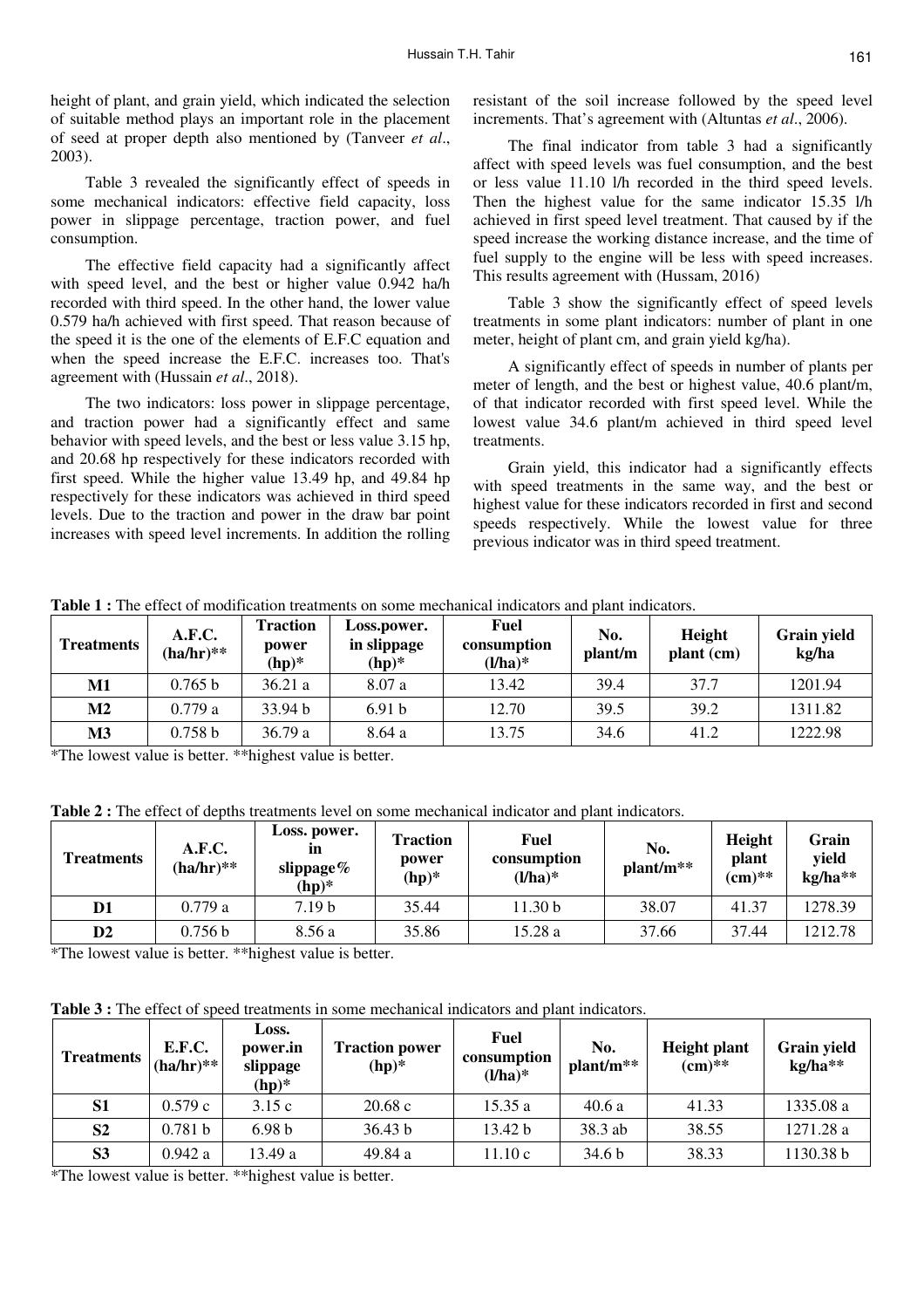Evaluation and comparative study of row cleaner modification through improving performance of the no-till planter and wheat production

| <b>Interaction</b><br>treatments | <b>Effective</b><br>field capacity<br>$(ha/h)**$ | Loss power<br>in slippage<br>$\%$ (hp) * | <b>Traction</b><br>power $(hp)^*$ | <b>ra</b> bic <b>1</b> concerts of interaction acadiments between time ractors. modifications, acpuis, and specas<br><b>Fuel</b><br>consumption $(L/h)^*$ | <b>No</b><br>plant/m | $H.P$ (cm)  | Grain<br>yield (kg/ha) |
|----------------------------------|--------------------------------------------------|------------------------------------------|-----------------------------------|-----------------------------------------------------------------------------------------------------------------------------------------------------------|----------------------|-------------|------------------------|
| <b>M1D1S1</b>                    | 0.584f                                           | $2.79$ ij                                | 20.35 i                           | 13.12 cdef                                                                                                                                                | 43.0 abc             | 39.0 abcd   | 1295.00 cde            |
| <b>M1D1S2</b>                    | 0.792 cd                                         | 6.36 fg                                  | 36.41 f                           | 10.77 ef                                                                                                                                                  | 43.3 abc             | $41.3$ abcd | 1223.00 cdef           |
| <b>M1D1S3</b>                    | 0.948 <sub>b</sub>                               | 13.14 bc                                 | 50.19 bc                          | 10.17 f                                                                                                                                                   | 30.0c                | $40.0$ abcd | 1151.13 def            |
| <b>M1D2S1</b>                    | 0.574f                                           | 3.79 hij                                 | 23.98 h                           | 18.32 a                                                                                                                                                   | 50.0a                | 39.3 abcd   | 1261.80 cdef           |
| <b>M1D2S2</b>                    | 0.759e                                           | 8.35 e                                   | 37.02 ef                          | 15.80 abcd                                                                                                                                                | 34.6 bc              | 35.3 bcd    | 1319.10 cd             |
| <b>M1D2S3</b>                    | 0.932 b                                          | 13.98 bc                                 | 49.35 c                           | 12.33 def                                                                                                                                                 | 35.6 bc              | 31.6 cd     | 961.63 gh              |
| <b>M2D1S1</b>                    | 0.587f                                           | 2.37j                                    | 18.00 j                           | 11.53 ef                                                                                                                                                  | 44.0 ab              | 45.6 ab     | 1767.07 a              |
| <b>M2D1S2</b>                    | 0.808c                                           | 5.30 gh                                  | 34.88 g                           | 10.36 ef                                                                                                                                                  | $41.0$ abc           | 36.6 bcd    | 1279.77 cdef           |
| <b>M2D1S3</b>                    | 0.977a                                           | 10.99 d                                  | 49.01 c                           | 9.95 f                                                                                                                                                    | 36.3 bc              | $41.6$ abcd | 1188.43 cdef           |
| <b>M2D2S1</b>                    | 0.585f                                           | 3.10 ij                                  | 20.04 i                           | 17.13 ab                                                                                                                                                  | 38.3 abc             | 30.0 d      | 1094.93 efg            |
| <b>M2D2S2</b>                    | 0.774 de                                         | 6.97 ef                                  | 34.51 g                           | 15.69 abcd                                                                                                                                                | $41.0$ abc           | $41.0$ abcd | 1188.27 cdef           |
| <b>M2D2S3</b>                    | 0.942 b                                          | 12.78 c                                  | 47.22 d                           | 11.57 ef                                                                                                                                                  | 36.3 bc              | $40.3$ abcd | 1352.47 bcd            |
| <b>M3D1S1</b>                    | 0.586f                                           | $2.75$ ij                                | 20.39 i                           | 13.96 bcde                                                                                                                                                | 34.0 bc              | 49.6 a      | 1509.57 b              |
| <b>M3D1S2</b>                    | 0.793 cd                                         | $6.50$ fg                                | 37.57 ef                          | 11.72 ef                                                                                                                                                  | 34.3 bc              | $42.0$ abcd | 1242.60 cdef           |
| <b>M3D1S3</b>                    | 0.936 <sub>b</sub>                               | 14.49 ab                                 | 52.16 a                           | 10.18 f                                                                                                                                                   | 36.6 bc              | 36.3 bcd    | 848.90h                |
| <b>M3D2S1</b>                    | 0.556f                                           | 4.14 hi                                  | 21.32 i                           | 18.07 a                                                                                                                                                   | 34.6 bc              | 44.3 abc    | 1082.13 fg             |
| <b>M3D2S2</b>                    | 0.762 de                                         | 8.44 e                                   | 38.22 e                           | 16.18 abc                                                                                                                                                 | 35.6 bc              | 35.0 bcd    | 1374.97 bc             |
| <b>M3D2S3</b>                    | 0.917 b                                          | 15.55 a                                  | 51.10 ab                          | 12.41 def                                                                                                                                                 | 32.6 bc              | $40.0$ abcd | 1279.73 cdef           |

Table 4 : Effects of interaction treatments between three factors: modifications, denths, and speeds

\*The lowest value is better. \*\* highest value is better.

Table 4 the effects of three factors (modifications, depths, and speeds) and their interactions in some mechanical indicators: effective field capacity, loss power in slippage, traction power, and fuel consumption.

Interaction the modification, depth, and speed had a significantly effect in effective field capacity. The best or highest value of E.F.C. was in third speed closely with all modification. While the lowest value for the same indicator recorded in first depth with all modification treatments.

The treatments had a significantly effects in power losses in slippage percentage. The best or lowest value of that indicator was closely in first speed of interaction treatments. While the highest value for the same indicator recorded in third speed with other factors.

Traction power had a significantly affect by interaction treatments, and the traction increase by speed and depth effect mostly than modification factor. The best or less value was in first speed with other factors, and on the other hand, the highest value achieved in third speed with other depth and modification factors. That's agreement with (Furlani et  $al., 2013).$ 

Fuel consumption like the other indicators had a significantly affect with interactions of three factors. Best or less value was in third speed with all other factors. While the highest value recorded in first speed with all other factors. That's agreement with (AL-rijabo et al., 2014).

Table 4 revealed the interactions between modification, depth, and speed factors and their effects in some plant indicators: number of plant in one meter, height of plant and grain vield.

Number of plant in one meter of length had a significantly affect by interaction treatments. The best or highest value 50 of that indicator plant/m achieved in first speed, second depth, and non-modification. While the lowest value 30 plant/m was in third speed, first depth, with nonmodification.

About the height of plant, the significantly effect of interaction of three factors (modification, depth, speed) in height of plant and the best value 49.6 cm was in first speed, and depth with wide modification. On the other hand the lowest value 30 cm recorded in first speed, second depth, and narrow modification. This means that the uniform furrows can increase seeding quality and growth crops that are agreement with (Molatudi and Mariga, 2009).

The last indicator from table 4 grain yield has a significantly affect with interactions treatments. The best or highest value 1767.06 kg/ha respectively recorded in narrow modification, first depth, and speed. This interaction increased production at lower costs, that's was argument with (Turi, 2009). On the other hand the lowest value for this indicator 848.9 kg/ha achieved in wide modification, first depth, with third speed.

### **Conclusions**

- The modification row cleaner achieved reduces energy, and fuel consumption, and increases wheat production,
- The best less value of loss power in slippage, traction power, and fuel consumption recorded in first depth and first speed with narrow modification.
- Traction force and losses power from slippage were increased by increasing tractor speed, while effective field capacity and fuel consumption were decreased.